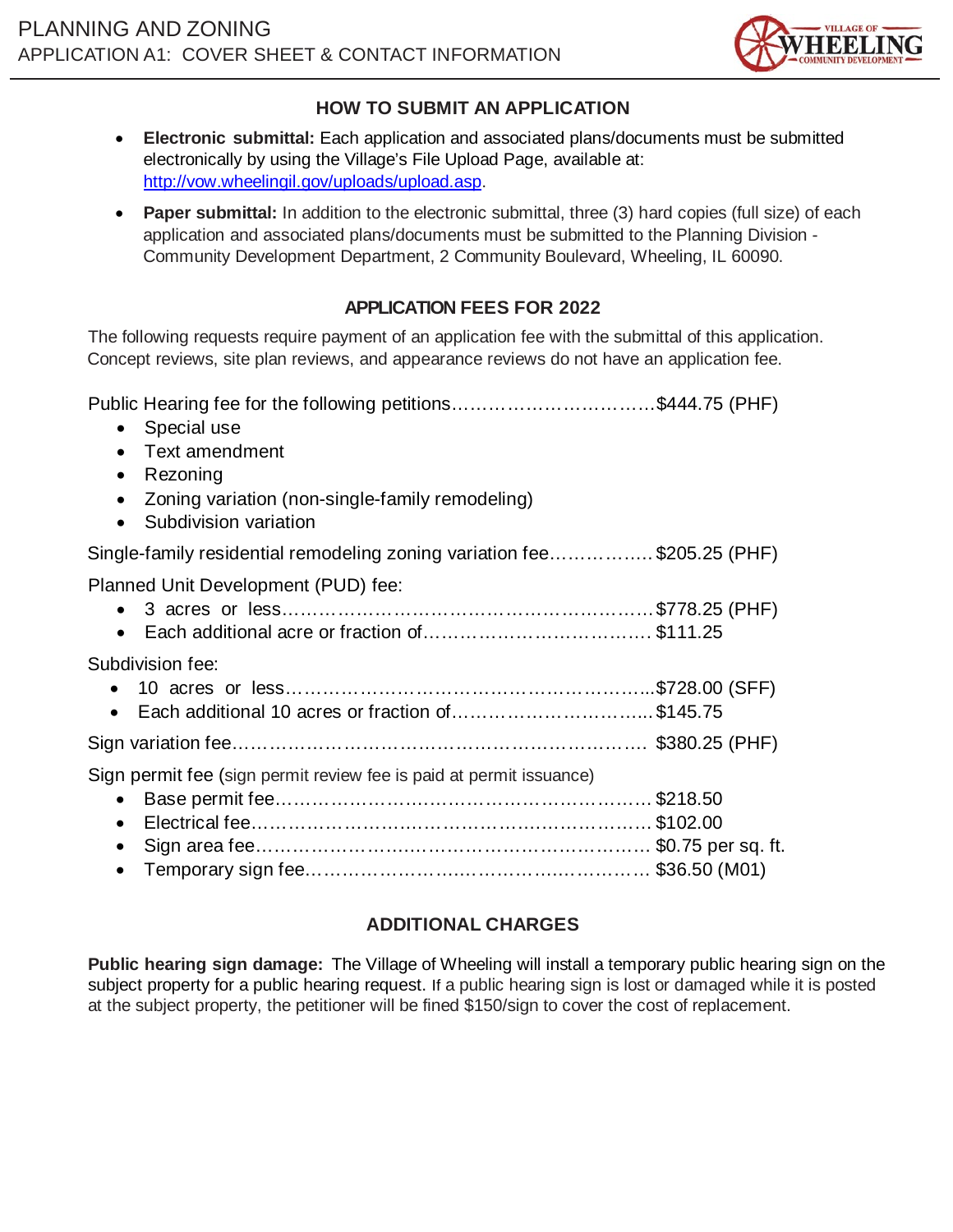# PLANNING AND ZONING APPLICATION A1: COVER SHEET & CONTACT INFORMATION



| Basic description of project:<br><u> 1980 - Jan Barbara Barat, prima popula</u><br><i>(i.e., Addition to existing building, Special Use for)</i>                                                                                                                                                                                                                                                                                                                                             |                                                                                                                                            |  |  |  |
|----------------------------------------------------------------------------------------------------------------------------------------------------------------------------------------------------------------------------------------------------------------------------------------------------------------------------------------------------------------------------------------------------------------------------------------------------------------------------------------------|--------------------------------------------------------------------------------------------------------------------------------------------|--|--|--|
|                                                                                                                                                                                                                                                                                                                                                                                                                                                                                              |                                                                                                                                            |  |  |  |
|                                                                                                                                                                                                                                                                                                                                                                                                                                                                                              |                                                                                                                                            |  |  |  |
|                                                                                                                                                                                                                                                                                                                                                                                                                                                                                              |                                                                                                                                            |  |  |  |
|                                                                                                                                                                                                                                                                                                                                                                                                                                                                                              |                                                                                                                                            |  |  |  |
| APPLICATION (select all that apply, then complete additional forms as noted):                                                                                                                                                                                                                                                                                                                                                                                                                |                                                                                                                                            |  |  |  |
| Special Use [Forms: PH, A2, A3]<br>Variation (Title 19, Zoning) [Forms: PH, A2, A4]<br>Rezoning / Zoning Code Text Amendment [Forms: PH, A5]<br>Variation (Title 21, Signs) [Forms: A7, A8]<br>Planned Unit Development [Forms: PH, A2, A6]                                                                                                                                                                                                                                                  | Site Plan Review [Form: A2]<br>Building Appearance [Form: A2]<br>Sign Appearance [Form: A7]<br>$\mathbf{I}$<br>Subdivision [Forms: A2, A9] |  |  |  |
| <b>Other Required Documents for All Applications:</b>                                                                                                                                                                                                                                                                                                                                                                                                                                        |                                                                                                                                            |  |  |  |
| Legal Description (must be in Microsoft Word format)<br>Plat of Survey (current)<br>Cover Letter/Project Narrative – Describe project in detail. Include overview of proposal, background of<br>business, and operational details such as hours of operation, number of employees, number of seats,<br>number of on-site vehicles, and relevant information about the nature of the proposed land use. Letters<br>lacking sufficient detail may result in postponement of the public review. |                                                                                                                                            |  |  |  |
| <b>CONTACT INFORMATION</b>                                                                                                                                                                                                                                                                                                                                                                                                                                                                   |                                                                                                                                            |  |  |  |
| <b>Petitioner</b><br>Name:                                                                                                                                                                                                                                                                                                                                                                                                                                                                   | Phone:                                                                                                                                     |  |  |  |
| <b>Business</b><br>(required)<br>Name:<br>Address:<br><u> 1980 - Johann Barbara, martxa amerikan personal (h. 1980).</u>                                                                                                                                                                                                                                                                                                                                                                     |                                                                                                                                            |  |  |  |
| Email:                                                                                                                                                                                                                                                                                                                                                                                                                                                                                       |                                                                                                                                            |  |  |  |
| I, as the Petitioner, hereby acknowledge that I have completely read and understand the requirements of this application and<br>confirm that this application has been completed truthfully to the best of my ability.                                                                                                                                                                                                                                                                       |                                                                                                                                            |  |  |  |
|                                                                                                                                                                                                                                                                                                                                                                                                                                                                                              | Signature                                                                                                                                  |  |  |  |
| <b>Primary Contact:</b><br>All correspondence will be sent only to the Primary Contact identified below.<br>Name:                                                                                                                                                                                                                                                                                                                                                                            | Phone:                                                                                                                                     |  |  |  |
| <b>Business</b><br>Name:                                                                                                                                                                                                                                                                                                                                                                                                                                                                     |                                                                                                                                            |  |  |  |
| <u>a sa barang di salah sahiji désa di salah sahiji désa di salah sahiji désa di salah sahiji désa di salah sa</u>                                                                                                                                                                                                                                                                                                                                                                           |                                                                                                                                            |  |  |  |

Address:

Email: